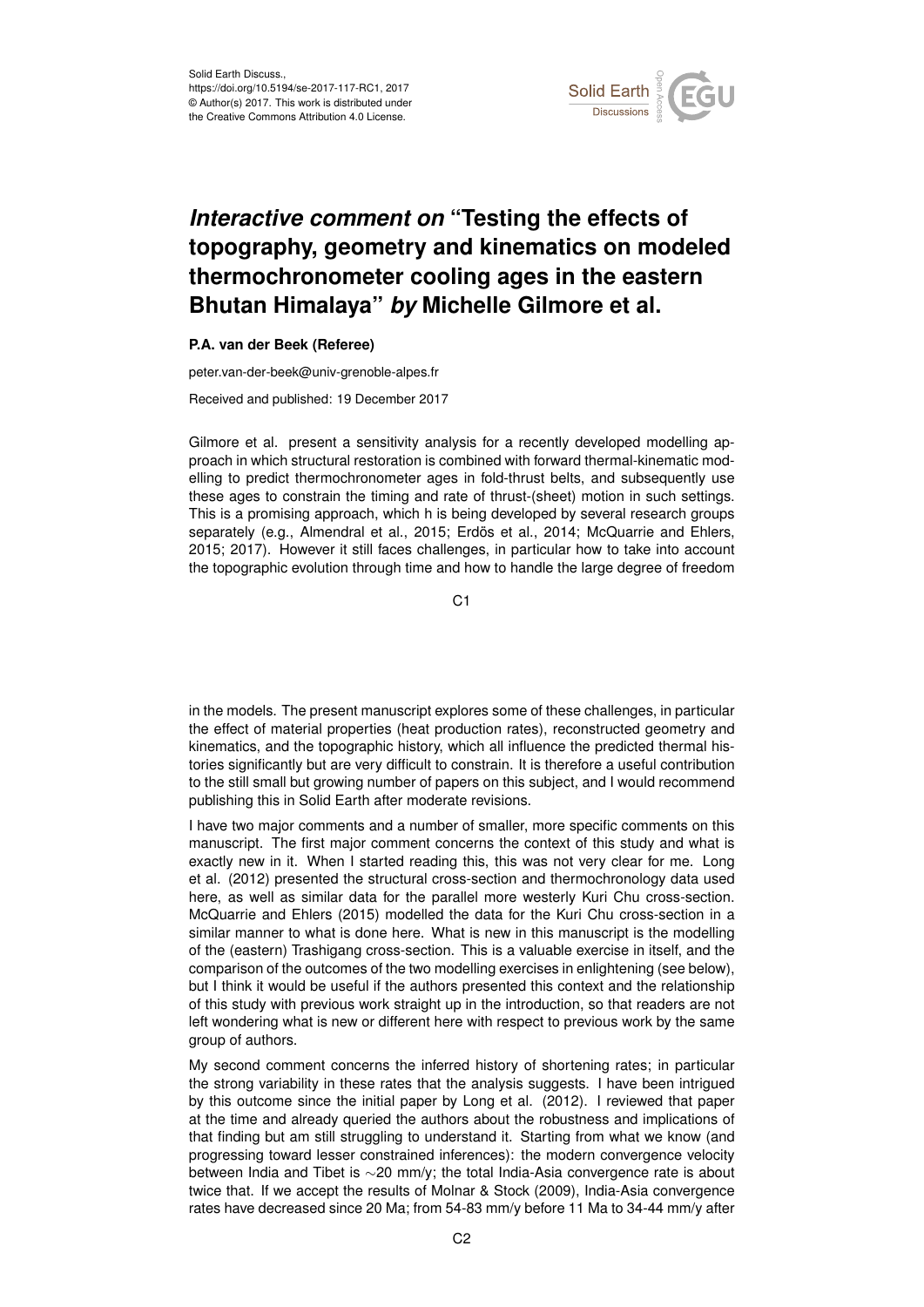that, for points in the NW and NE corner of the Indian subcontinent respectively. That total India- Asia convergence rate should be distributed between far-field deformation in the Tibetan plateau and its northern borders, shortening in the Himalaya, and underthrusting of the Indian plate beneath Tibet. It is interesting, and reassuring, to note that most of the tested models predict shortening rates in the order of 5-6 mm/y in the last ∼10 Ma, which is consistent with estimated "overthrusting" rates in simpler thermokinematic models used to predict thermochronology ages (e.g. Brewer and Burbank, 2006; Whipp et al., 2009; Robert et al., 2009; 2011; Herman et al., 2010; Coutand et al., 2014, and others). Any increase in shortening rates up to the total India- Tibet convergence rate of ∼20 mm/y could potentially be explained by temporally variable partitioning between "overthrusting" and "underthrusting"; since these concepts are really defined by a particular frame of reference only (which is in my view controlled by the erosional efficiency in the Himalaya), that could be plausible and possibly linked to temporal variations in erosional efficiency. If one wants to invoke further increases up to the India-Asia convergence rate, that would only be possible by temporally transferring far-field deformation to the Himalaya, but it remains in the realm of possibilities. The inferred rates of ∼70 mm/y during building of the Upper Lesser Himalayan duplex are more problematic, because – if true – they would necessarily imply north-south extension in other parts of the Himalaya-Tibet system, for which there is very little evidence. The inferred reconstruction requires significant amounts of shortening to build this duplex (at least 150 km or ∼1/3 of the total shortening since 20 Ma according to Fig. 3) and I wonder whether a more conservative structural solution would not be possible to fit the surface observations for this duplex. In any case, the preferred models with variable shortening velocities pose significant questions, which should be addressed more directly. The reader is really left wondering how well resolved these shortening histories are, given the significant number of unconstrained parameters in the models. Some of the specific comments below refer to these unknowns.

Overall, the paper is fairly well written and illustrated. On a number of occasions, phrases don't run because a verb is missing or because of singular/plural confusions.

 $C<sub>3</sub>$ 

A certain number of typos also remain. All of these can be weeded out by some careful editing. The use of some internal "modelling jargon" like "Python topography", "Split KT" etc. does not add to the general understanding of the manuscript – the authors might want to find some more eloquent terms to describe these modelling settings.

Specific comments, tied to page and line number:

p. 1 l. 7-10: the first two phrases of the abstract do not really set up the problem in a very clear manner or "draw" the reader into the problem – you may want to consider rewriting these into something more clear and specific.

p. 2 l. 13-20: this first paragraph of the "Geologic background" section looks a bit lost on its own; it is not very informative (why is the onset of motion on the MCT important here?) and could easily be combined with the following "Tectonostratigraphy" section. The Daniel et al. (2003) and Tobgay et al. (2012) references are missing in the reference list.

p. 3 l. 20-21: how were the data exactly projected into the cross-section? This is a critical step, as the ages (in particular for the low-temperature systems) will be influenced by the local topography. See further comments below.

p. 3 l. 30: why do the ZHe ages require "rapid" cooling? This inference can only be drawn by comparing them to other thermochronometer data, or by assessing ageelevation profiles for instance.

p. 3 l. 32: three ZHe cooling ages north of the MCT are shown on the cross-section (but only two on the map?). Also, the cross-section of Fig. 2 gives the impression that the samples between ∼57-65 km are from the lower Greater Himalayan sequence, while the map shows they are from the upper. Maybe you should sketch in some of the geology above the topography to make this clearer. This also brings us back to the question above of how these data were projected into the cross section. What was their imposed elevation? Simply plotting them on the topography in the cross-section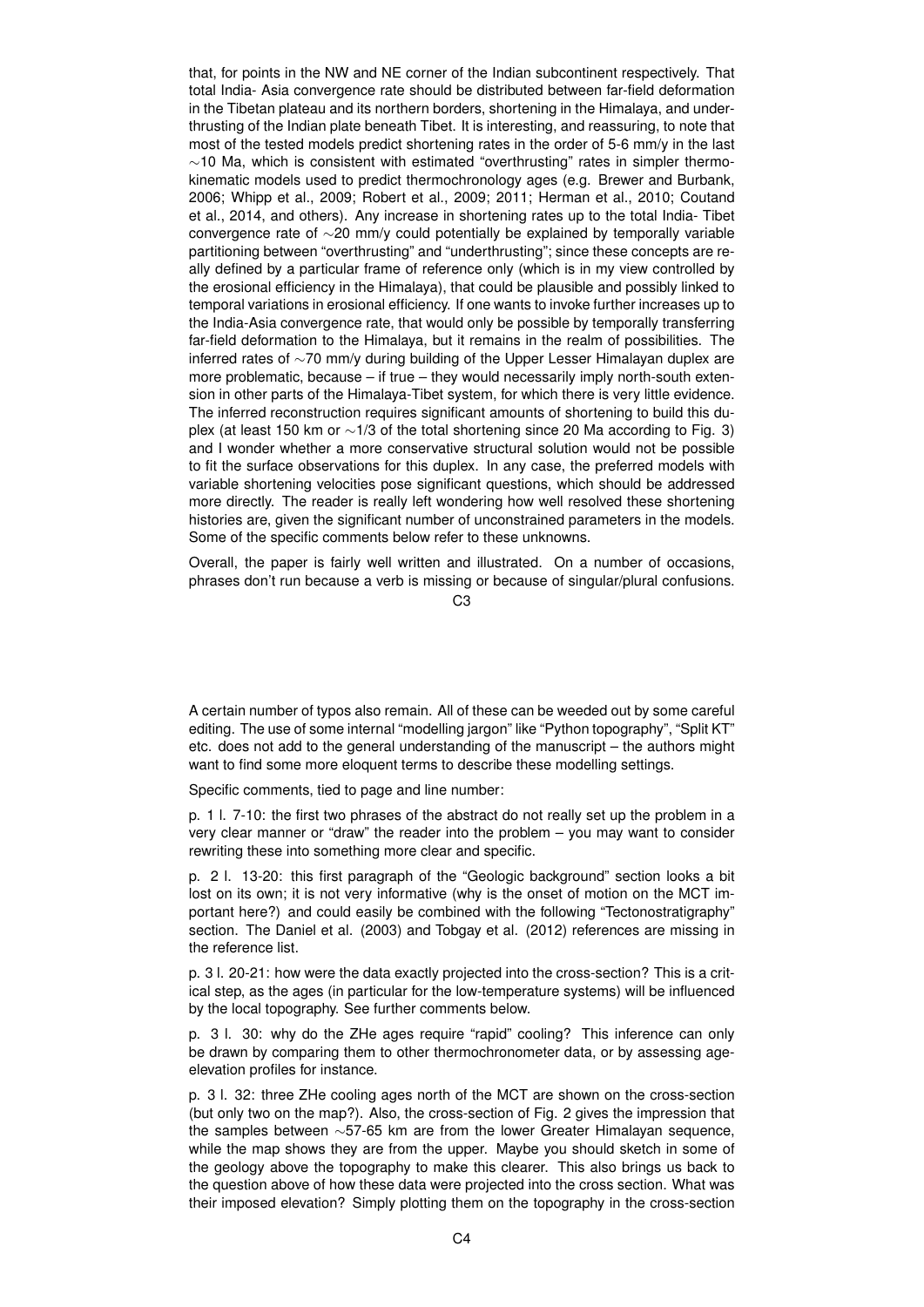puts them on a much lower structural level than where they actually are!

p. 4 l. 5-9: why do you take this approach? It is easy enough to model the individual data using the combined Move/Pecube approach . . .

p. 4 l. 17-18: the question here is obviously: "how was the new topography obtained?" this is discussed further on – you may want to refer the readers to this later discussion here.

p. 4 l. 26-27: Note that a subsequent similar model by the same authors (Hammer et al., GRL 2013) comes up with much lower estimates for the elastic thickness in Bhutan (< 25 km) than in Nepal.

p. 5 l. 2: here you could reference some of the previous studies using the same approach.

p. 5 L. 27-31: a self-consistent approach would be to use a critical-taper topography in the models – it is not clear if the "Python topography" is based on such an approach, but the link between the imposed topography and a critically tapered wedge model could be outlined here.

p. 7 l. 6-17: see general comment on variable shortening rates above. More justification and discussion of these rates is needed.

p. 7 l. 16: it seems that this is the first time the Kuru Chu section is mentioned; it hasn't been introduced previously (but should be).

p. 7 l. 19 (and numerous other occurrences): why do you call the reconstructions "flexural models"? This is surprising and confusing, as flexure is only one component of these models; the structural reconstruction is at the heart of them. You could call them "kinematic models" or something like that.

p. 7 l. 30: the INDEPTH lines were shot in the Yadong rift, which overlies the Yadong cross-structure – a probably important lateral ramp in the Main Himalayan decollement.

 $C<sub>5</sub>$ 

Is the 4◦ dip you cite here relevant for the decollement west or east of the Yadong structure? In any case, this would be valid for western Bhutan and not necessarily for eastern Bhutan. It is not obvious that comparing the decollement dips with data that are not from the same region is very informative, given the probable lateral segmentation of the MHT.

p. 8 l. 1-4: this is counter-intuitive. The flexural response should be driven by the topographic loading, not by the kinematic scenario. Therefore, if the different kinematic models lead to differences in flexural loading profiles, it must be because the (imposed) topographic response to the kinematics is different between these models.

p. 8 l. 15-19: why do you not simply use the present-day topography as the final topography in the model? This is a known entity, and at least that would help in comparing kinematic and thermal histories at the right structural and topographic levels for the data points.

p. 8 l. 22-24: this phrase is hard to read and also appears counter-intuitive. In the critical-wedge model, the surface topography  $(\alpha)$  and decollement dip  $(\beta)$  are linked through the critical taper angle (which itself depends, among other things, on  $\beta$ ). Therefore, it might be more self-consistent to try to find a surface topography angle that corresponds to the critical taper for each time step (and degree of topographic loading). This would be an iterative approach, but I'm sure it can be done. See comment on p. 5 l. 27-31 above.

p. 9 l. 11: you may have modified your version of Pecube, but in the "standard" model, heat production is constant with depth, so that "surface heat production" is a bit of a confusing term in this context.

p. 9 l. 15: this seems a fairly obvious result, since the kinematics of the models do not change, only the thermal field. The samples have the same "normalized" thermal histories; the temperatures are simply somewhat higher throughout for the models with higher heat production.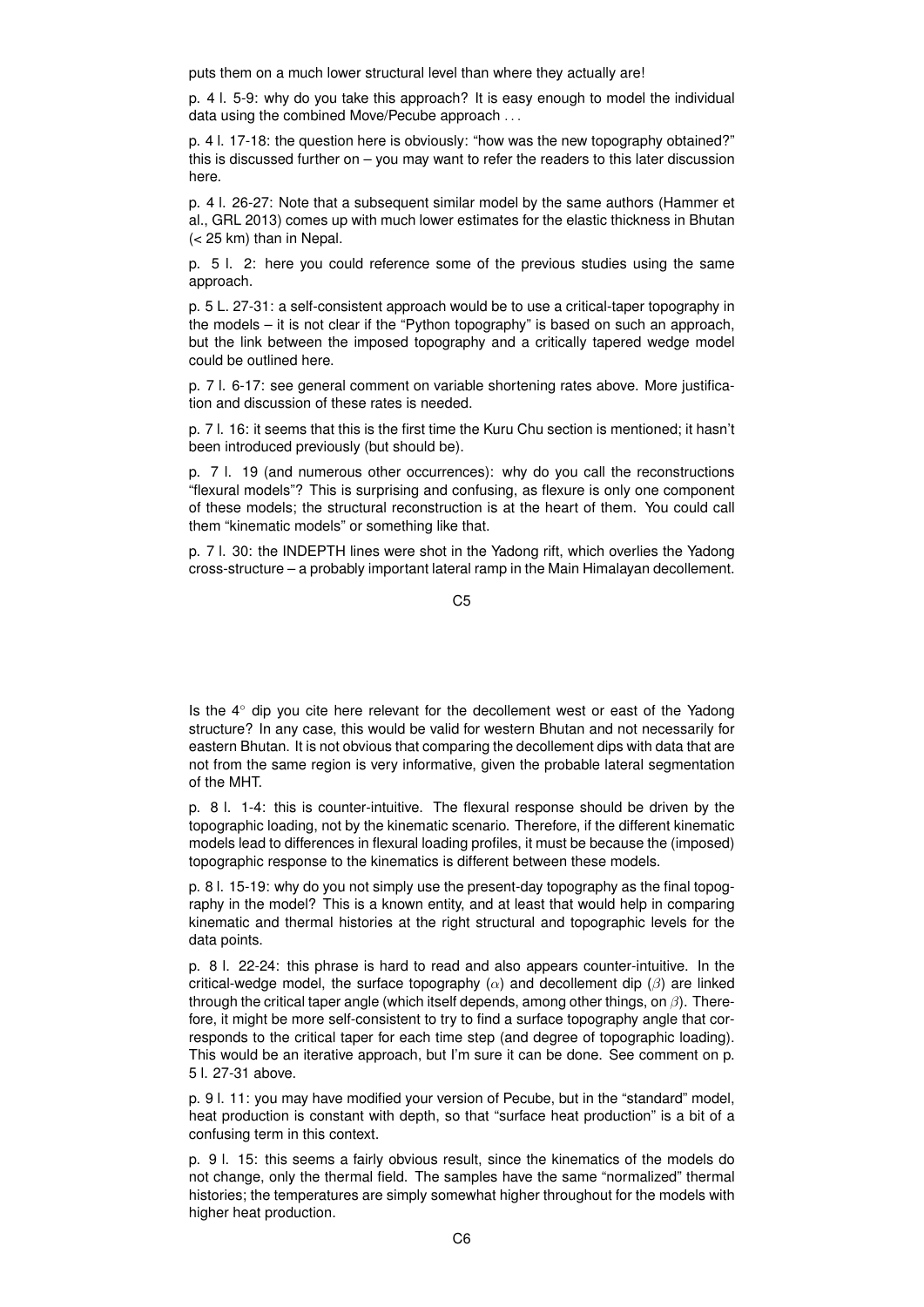p. 9 l. 19: "ages" not "rocks", I think.

p. 10 l. 3-5: a bit of a rambling phrase that is difficult to read/understand.

p. 10 l. 24: "later" not "earlier" I think?

p. 10 l. 32-33: there are many free parameters in these models: not only an infinite number of shortening-rate histories, but also significant degrees of freedom in the imposed structure and the topographic evolution. I fully understand and appreciate the difficulties in exploring this complex parameter space, but how robust are the inferred rates really? This is not obvious, and given the important implications of the shorteningrate history, this should be discussed. An alternative approach would be to not allow shortening rates that are greater than the plate-scale convergence rates at any time (i.e. use the plate-convergence rates as a constraint) and try to find models that can explain the data using this constraint.

p. 11 l. 10-11: why is this your expectation? The erosional history would depend on the topographic history through time, rather than the final topography. In the no-topography scenario, if I understand well, there is no topographic change through time. If in the other topographic scenarios topography diminishes locally in the final timesteps, this will predict younger ages.

p. 11 l. 14-15: a list of 6 adjectives ("Python topography model fully reset Mar ages") followed by another of 4 . . . Maybe rewrite?

p. 11 l. 20-23: this is an important point but it also seems fairly obvious. It clearly points to the need of a self-consistent treatment of topographic evolution. The best way forward may be to combine these models with simple surface-process models to erode the topography through time.

p. 12 l. 2: I think you are discussing MAr ages specifically here? May be useful to state this.

p. 12 l. 30: "older ages" seems more correct than "earlier ages" in this context.

C<sub>7</sub>

p. 12 l. 31: you have been calling this the MHT throughout the manuscript. Better stick to this acronym so as not to confuse the readers.

p. 13 l. 1-2: another somewhat rambling phrase . . .

p. 13 l. 5: this ramp is rather located at ∼90 km in the present-day geometry (Fig. 2)?

p. 13 l. 12-15: is the cross-section of Fig. 9 still balanced? There is all of a sudden 35 km more Baxa group in this cross-section, while the rest of it has not been modified. Could these additional 35 km be found by reducing shortening in the upper LHS duplex? In that manner you might also be able to reduce the problematic shortening rates necessary to produce this (and the associated ZHe ages).

p. 13 l. 25-29: this is problematic. First of all, you change two major inputs to the model (structural geometry and heat production) at the same time here, while previously you have carefully only changed one parameter at a time. Second, you introduce spatially variable heat production here, which you did not do previously and which could have led to better fits in the previous models. This is a large change in the thermal structure and it should be justified. Although I am sympathetic to the fact that heat production could be significantly higher in the GHS than in the LHS, to really model this properly you should ascribe heat-production values to the different units, and advect these with the units.

p. 13 l. 31-32: OK, but we are left wondering how much of this improved fit can be ascribed to the new structure and how much to the increased heat production. p. 14 l. 5-6: following up on the previous comment; can the data really tell the difference between the improved structural geometry and the increased heat production? There is very little data in the "bump" region. You use a simple visual comparison of predicted and observed ages; it would be useful to provide a more objective and quantitative comparison to back up inferences such as this.

p. 16 l. 10-12: this is introducing yet another unconstrained parameter. I am not sure it